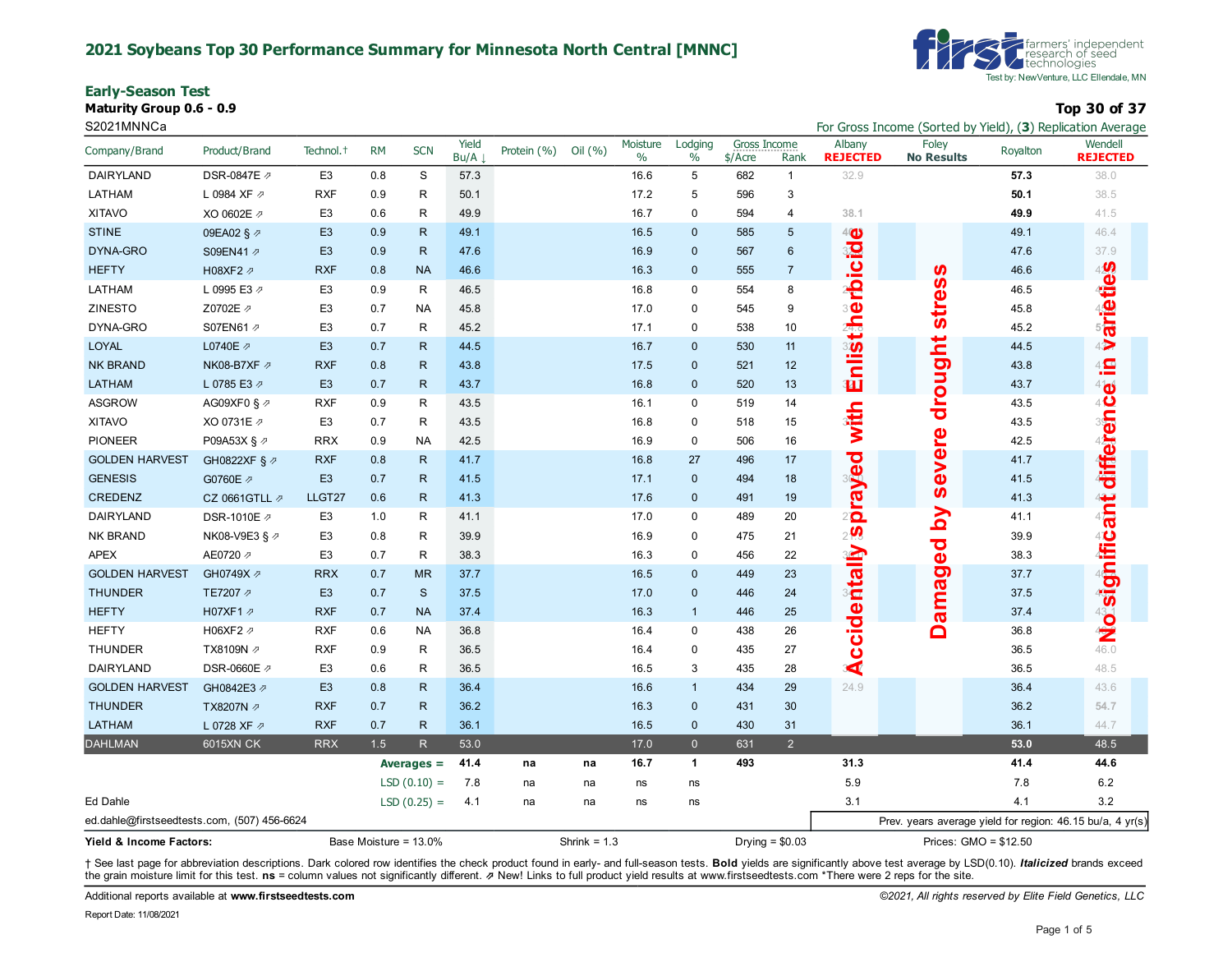#### **2021 Soybeans Top 30 Performance Summary for Minnesota North Central [MNNC]**

**Full-Season Test Maturity Group 1.0 - 1.5 Top 30 of 54**



S2021MNNCb For Gross Income (Sorted by Yield), (**6**) Replication Average

| Company/Brand                               | Product/Brand    | Technol. <sup>+</sup> | <b>RM</b>             | <b>SCN</b>    | Yield<br>Bu/A | Protein (%)    | Oil (%) | Moisture<br>$\%$ | Lodging<br>$\%$ | Gross Income<br>\$/Acre | Rank             | Albany<br><b>REJECTED</b> | Foley<br><b>REJECTED</b>                                  | Royalton | Wendell |
|---------------------------------------------|------------------|-----------------------|-----------------------|---------------|---------------|----------------|---------|------------------|-----------------|-------------------------|------------------|---------------------------|-----------------------------------------------------------|----------|---------|
| <b>XITAVO</b>                               | XO 1372E 2       | E <sub>3</sub>        | 1.3                   | R             | 61.6          |                |         | 14.4             | $\overline{2}$  | 752                     | $\mathbf{1}$     | 34.9                      | 26.3                                                      | 64.5     | 58.8    |
| <b>ZINESTO</b>                              | Z1302E 2         | E <sub>3</sub>        | 1.3                   | NA            | 60.3          |                |         | 14.7             | $\mathbf 0$     | 733                     | $\mathbf{2}$     | 31.8                      | 28.9                                                      | 67.7     | 52.8    |
| LATHAM                                      | L 1558 E3 2      | E <sub>3</sub>        | 1.5                   | R             | 58.9          |                |         | 14.9             | 6               | 717                     | 3                | 35.5                      | 28.2                                                      | 63.2     | 54.5    |
| <b>DAHLMAN</b>                              | 1111E3N GC 2     | E <sub>3</sub> , ST   | 1.1                   | $\mathsf{R}$  | 58.3          |                |         | 14.6             | $\overline{2}$  | 710                     | $\overline{4}$   | 30                        | 23.0                                                      | 61.1     | 55.4    |
| <b>DAIRYLAND</b>                            | DSR-1450E 2      | E <sub>3</sub>        | 1.4                   | $\mathsf{R}$  | 58.2          |                |         | 14.2             | $\overline{4}$  | 707                     | 5                |                           | 27.2                                                      | 67.3     | 49.0    |
| <b>APEX</b>                                 | AE1520 2         | E <sub>3</sub>        | 1.5                   | $\mathsf{R}$  | 57.5          |                |         | 14.6             | $\mathbf 0$     | 702                     | $6\phantom{a}$   |                           | 3 <b><i>U</i></b>                                         | 59.2     | 55.8    |
| <b>XITAVO</b>                               | XO 1451E 2       | E <sub>3</sub>        | 1.4                   | $\mathsf{R}$  | 56.1          |                |         | 14.5             | $\overline{1}$  | 681                     | $\boldsymbol{7}$ | erbicid                   | <b>istres</b>                                             | 65.5     | 46.6    |
| ZINESTO                                     | Z1502E 2         | E <sub>3</sub>        | 1.5                   | <b>NA</b>     | 55.8          |                |         | 14.6             | $\overline{1}$  | 677                     | 8                |                           |                                                           | 67.6     | 44.0    |
| <b>ZINESTO</b>                              | Z1101E 2         | E <sub>3</sub>        | 1.1                   | R             | 55.5          |                |         | 14.8             | $\mathbf{1}$    | 675                     | 9                |                           |                                                           | 60.1     | 50.8    |
| <b>ZINESTO</b>                              | Z1202E 2         | E <sub>3</sub>        | 1.2                   | <b>NA</b>     | 54.4          |                |         | 14.9             | $\mathbf{0}$    | 661                     | 11               |                           |                                                           | 64.4     | 44.5    |
| <b>STINE</b>                                | 14EE01 § 2       | E <sub>3</sub>        | 1.4                   | <b>MR</b>     | 54.0          |                |         | 14.8             | $6\phantom{1}6$ | 656                     | 12               |                           |                                                           | 63.6     | 44.5    |
| <b>THUNDER</b>                              | TX8215N ₽        | <b>RXF</b>            | 1.5                   | $\mathsf{R}$  | 53.9          |                |         | 15.1             | $\mathbf 0$     | 655                     | 13               | Erilistih                 |                                                           | 62.2     | 45.7    |
| <b>HEFTY</b>                                | H12XF2 2         | <b>RXF</b>            | 1.2                   | <b>NA</b>     | 53.2          |                |         | 14.5             | 5               | 647                     | 14               |                           |                                                           | 63.7     | 42.8    |
| <b>HEFTY</b>                                | H11XF2 2         | <b>RXF</b>            | 1.1                   | NA            | 52.9          |                |         | 14.9             | $\overline{4}$  | 642                     | 16               |                           |                                                           | 64.7     | 41.2    |
| <b>STINE</b>                                | 11EC02 § 2       | E <sub>3</sub>        | 1.1                   | R             | 52.7          |                |         | 14.7             | 3               | 643                     | 15               | with                      |                                                           | 53.2     | 52.2    |
| <b>GENESIS</b>                              | G1560E 2         | E <sub>3</sub>        | 1.5                   | $\mathsf{R}$  | 52.2          |                |         | 14.7             | 8               | 634                     | 20               |                           | evere drought                                             | 61.8     | 42.6    |
| <b>THUNDER</b>                              | SB8010N 2        | <b>RRX</b>            | 1.0                   | $\mathsf{R}$  | 52.2          |                |         | 14.0             | $\overline{1}$  | 636                     | 17               |                           |                                                           | 58.4     | 46.0    |
| <b>GENESIS</b>                              | G1460E 2         | E <sub>3</sub>        | 1.4                   | $\mathsf{R}$  | 52.2          |                |         | 14.6             | $\mathbf{3}$    | 634                     | 19               | peyend                    | ed by's                                                   | 58.5     | 45.8    |
| LATHAM                                      | L 1383 XF 2      | <b>RXF</b>            | 1.3                   | $\mathsf{R}$  | 52.2          |                |         | 14.6             | $\mathbf 0$     | 635                     | 18               |                           |                                                           | 57.0     | 47.3    |
| DAIRYLAND                                   | DSR-1318E 2      | E <sub>3</sub>        | 1.3                   | R             | 52.2          |                |         | 14.9             | $\overline{2}$  | 633                     | 21               | 2                         |                                                           | 61.8     | 42.5    |
| <b>GOLDEN HARVEST</b>                       | GH1472E3 2       | E <sub>3</sub>        | 1.4                   | R             | 52.1          |                |         | 14.4             | $\overline{2}$  | 633                     | 22               |                           |                                                           | 63.5     | 40.7    |
| DYNA-GRO                                    | S15XF82 2        | <b>RXF</b>            | 1.5                   | <b>MR</b>     | 51.9          |                |         | 14.7             | $\mathbf 0$     | 632                     | 23               |                           | 3                                                         | 58.4     | 45.5    |
| LOYAL                                       | L1230ES 2        | E <sub>3</sub> , ST   | 1.2                   | $\mathsf{R}$  | 51.2          |                |         | 14.5             | $6\phantom{1}6$ | 623                     | 24               |                           |                                                           | 59.4     | 43.0    |
| <b>HEFTY</b>                                | H14XF1 2         | <b>RXF</b>            | 1.4                   | <b>NA</b>     | 51.2          |                |         | 14.5             | $\overline{1}$  | 623                     | 25               |                           | ainia                                                     | 56.4     | 45.9    |
| <b>PIONEER</b>                              | P15A63X § ⊅      | <b>RRX</b>            | 1.5                   | <b>NA</b>     | 51.1          |                |         | 14.3             | $\overline{1}$  | 621                     | 26               | <b>Ccidentally</b>        | Ô                                                         | 61.3     | 41.0    |
| LOYAL                                       | L1440E ク         | E <sub>3</sub>        | 1.4                   | R             | 51.1          |                |         | 14.2             | $\mathbf 0$     | 620                     | 28               |                           | 21.2                                                      | 64.6     | 37.6    |
| <b>DAHLMAN</b>                              | 6815XN GC 2      | <b>RRX</b>            | 1.5                   | $\mathsf{R}$  | 51.1          |                |         | 14.9             | $\overline{1}$  | 619                     | 30               | ∢                         | 34.9                                                      | 62.4     | 39.7    |
| <b>NK BRAND</b>                             | NK14-W6E3 2      | E <sub>3</sub>        | 1.4                   | <b>MR</b>     | 51.0          |                |         | 14.5             | $5\phantom{.0}$ | 620                     | 27               | 31.8                      | 36.5                                                      | 58.6     | 43.4    |
| <b>DAIRYLAND</b>                            | DSR-1290E 2      | E <sub>3</sub>        | 1.2                   | $\mathsf{R}$  | 50.9          |                |         | 14.3             | $\overline{4}$  | 620                     | 29               | 41.0                      | 27.1                                                      | 58.8     | 43.1    |
| <b>LOYAL</b>                                | L1240E 2         | E <sub>3</sub>        | 1.2                   | $\mathsf{R}$  | 50.8          |                |         | 14.8             | $\mathbf 0$     | 617                     | 31               | 36.7                      | 22.9                                                      | 59.3     | 42.3    |
| <b>DAHLMAN</b>                              | <b>6015XN CK</b> | <b>RRX</b>            | 1.5                   | R             | 55.1          |                |         | 14.9             | $\overline{0}$  | 667                     | 10 <sup>°</sup>  |                           | 25.9                                                      | 69.1     | 41.0    |
|                                             |                  |                       |                       | Averages $=$  | 51.6          | na             | na      | 14.6             | $\mathbf{2}$    | 627                     |                  | 35.0                      | 27.3                                                      | 58.9     | 44.3    |
|                                             |                  |                       |                       | $LSD(0.10) =$ | ns            | na             | na      | ns               | ns              |                         |                  | 6.1                       | 6.4                                                       | 7.0      | 7.3     |
| Ed Dahle                                    |                  |                       |                       | $LSD(0.25) =$ | ns            | na             | na      | ns               | ns              |                         |                  | 3.2                       | 3.4                                                       | 3.7      | 3.8     |
| ed.dahle@firstseedtests.com, (507) 456-6624 |                  |                       |                       |               |               |                |         |                  |                 |                         |                  |                           | Prev. years average yield for region: 46.15 bu/a, 4 yr(s) |          |         |
| Yield & Income Factors:                     |                  |                       | Base Moisture = 13.0% |               |               | Shrink = $1.3$ |         |                  |                 | Drying = $$0.03$        |                  | Prices: GMO = \$12.50     |                                                           |          |         |

† See last page for abbreviation descriptions. Dark colored row identifies the check product found in early- and full-season tests. Bold yields are significantly above test average by LSD(0.10). Italicized brands exceed the grain moisture limit for this test. **ns** = column values not significantly different. ⇗ New! Links to full product yield results at www.firstseedtests.com \*There were 2 reps for the site.

Additional reports available at **[www.firstseedtests.com](https://www.firstseedtests.com)** *©2021, All rights reserved by Elite Field Genetics, LLC* 

Report Date: 11/08/2021

Page 2 of 5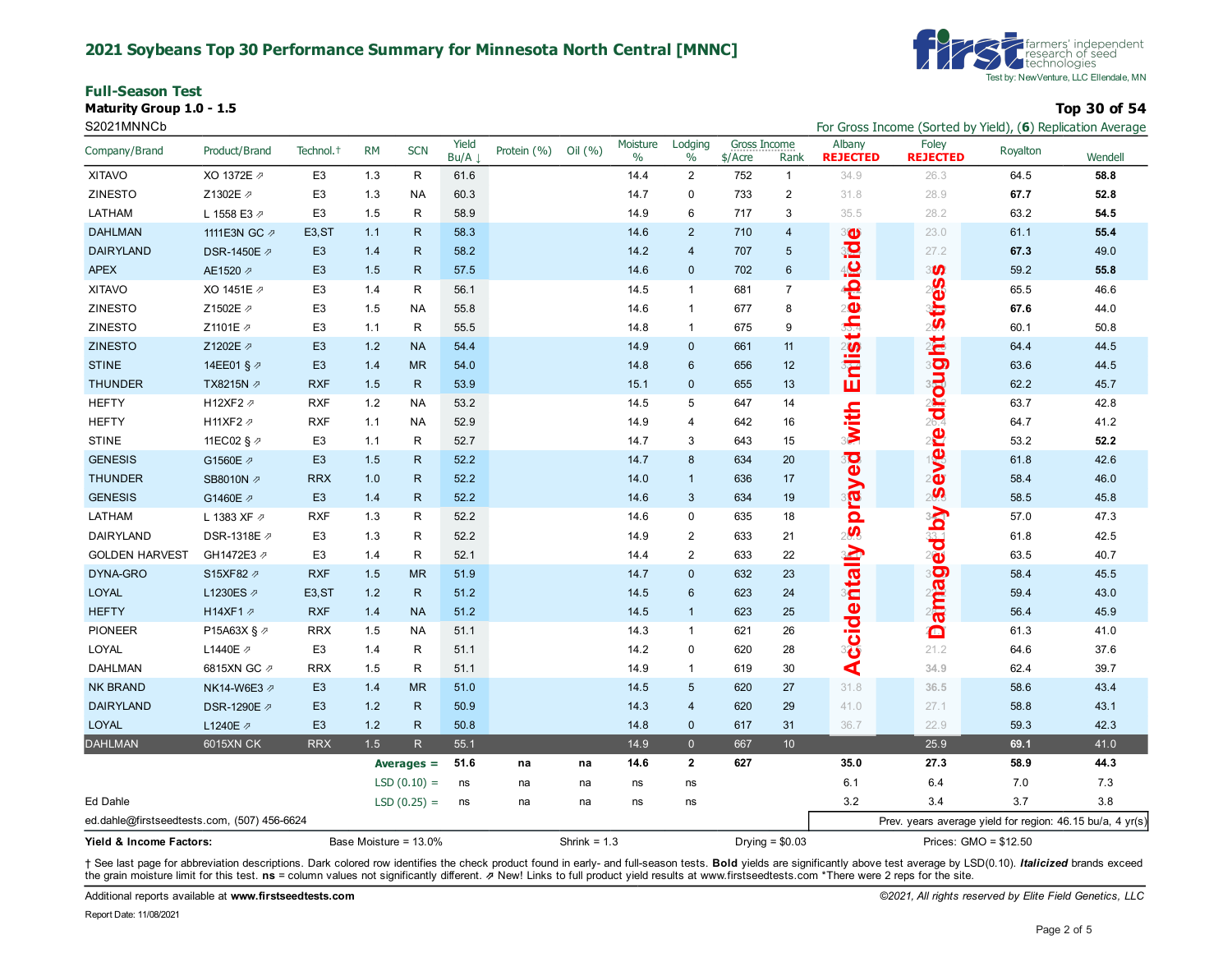

**Early-Season Test Products (37 Total)**

| Company/Brand   | <b>Product/Brand</b> | <b>Technology</b> | <b>SCN</b>               | <b>RM</b> | Seed Treat. |
|-----------------|----------------------|-------------------|--------------------------|-----------|-------------|
| Apex            | AE0611               | E <sub>3</sub>    | R                        | 0.6       | CMBV, SA    |
| Apex            | AE0720               | E <sub>3</sub>    | $\mathsf{R}$             | 0.7       | CMBV, SA    |
| Asgrow          | AG09XF0 §            | <b>RXF</b>        | $\mathsf{R}$             | 0.9       | ACi, IL     |
| Credenz         | <b>CZ 0661GTLL</b>   | LLGT27            | R                        | 0.6       | PV, IL, OB  |
| Dahlman         | 6015XN CK            | <b>RRX</b>        | $\mathsf{R}$             | 1.5       | IS          |
| Dairyland       | <b>DSR-0660E</b>     | E <sub>3</sub>    | $\mathsf R$              | 0.6       | Lum, IL     |
| Dairyland       | <b>DSR-0847E</b>     | E <sub>3</sub>    | $\overline{s}$           | 0.8       | Lum, IL     |
| Dairyland       | <b>DSR-1010E</b>     | E <sub>3</sub>    | $\mathsf R$              | 1.0       | Lum, IL     |
| Dyna-Gro        | S07EN61              | E <sub>3</sub>    | R                        | 0.7       | EQV, SA     |
| Dyna-Gro        | S09EN41              | E <sub>3</sub>    | $\overline{\mathsf{R}}$  | 0.9       | EQV, SA     |
| Genesis         | G0651E               | E <sub>3</sub>    | R                        | 0.6       | CMBV, SA    |
| Genesis         | G0760E               | E <sub>3</sub>    | R                        | 0.7       | CMBV, SA    |
| Golden Harvest  | GH0749X              | <b>RRX</b>        | <b>MR</b>                | 0.7       | CMBV, SA    |
| Golden Harvest  | GH0822XF §           | <b>RXF</b>        | R                        | 0.8       | CMBV, SA    |
| Golden Harvest  | GH0842E3             | E <sub>3</sub>    | $\mathsf R$              | 0.8       | CMBV, SA    |
| Hefty           | H06X8                | <b>RRX</b>        | <b>MR</b>                | 0.6       | DST4,SA     |
| Hefty           | H06XF2               | <b>RXF</b>        | <b>NA</b>                | 0.6       | DST4,SA     |
| Hefty           | <b>H07XF1</b>        | <b>RXF</b>        | <b>NA</b>                | 0.7       | DST4,SA     |
| Hefty           | <b>H08XF2</b>        | <b>RXF</b>        | <b>NA</b>                | 0.8       | DST4,SA     |
| Latham          | L 0728 XF            | <b>RXF</b>        | $\mathsf{R}$             | 0.7       | SS+, SA     |
| Latham          | L 0785 E3            | E <sub>3</sub>    | $\mathsf R$              | 0.7       | SS+, SA     |
| Latham          | L 0984 XF            | <b>RXF</b>        | $\mathsf R$              | 0.9       | SS+, SA     |
| Latham          | L 0995 E3            | E <sub>3</sub>    | $\mathsf R$              | 0.9       | SS+, SA     |
| Loyal           | L0640E               | E <sub>3</sub>    | R                        | 0.6       | CMBV, SA    |
| Loyal           | L0740E               | E3                | $\overline{R}$           | 0.7       | CMBV, SA    |
| <b>NK Brand</b> | <b>NK08-B7XF</b>     | <b>RXF</b>        | $\mathsf R$              | 0.8       | CMBV, SA    |
| <b>NK Brand</b> | NK08-V9E3 §          | E <sub>3</sub>    | R                        | 0.8       | CMBV, SA    |
| Pioneer         | P09A53X §            | <b>RRX</b>        | <b>NA</b>                | 0.9       | Lum,Lu      |
| <b>Stine</b>    | 09EA02 §             | E <sub>3</sub>    | $\mathsf R$              | 0.9       | <b>SFI</b>  |
| Thunder         | SB8807N              | <b>RRX</b>        | R                        | 0.7       | AM          |
| Thunder         | <b>TE7207</b>        | E <sub>3</sub>    | S                        | 0.7       | AM          |
| Thunder         | <b>TX8109N</b>       | <b>RXF</b>        | R                        | 0.9       | AM          |
| Thunder         | <b>TX8207N</b>       | <b>RXF</b>        | R                        | 0.7       | AM          |
| Xitavo          | XO 0602E             | E <sub>3</sub>    | $\mathsf R$              | 0.6       | PV, IL, OB  |
| Xitavo          | XO 0731E             | E <sub>3</sub>    | $\mathsf R$              | 0.7       | PV, IL, OB  |
| Zinesto         | Z0602E               | E <sub>3</sub>    | <b>NA</b>                | 0.6       | DST4,SA     |
| Zinesto         | Z0702E               | E3                | $\overline{\mathsf{NA}}$ | 0.7       | DST4,SA     |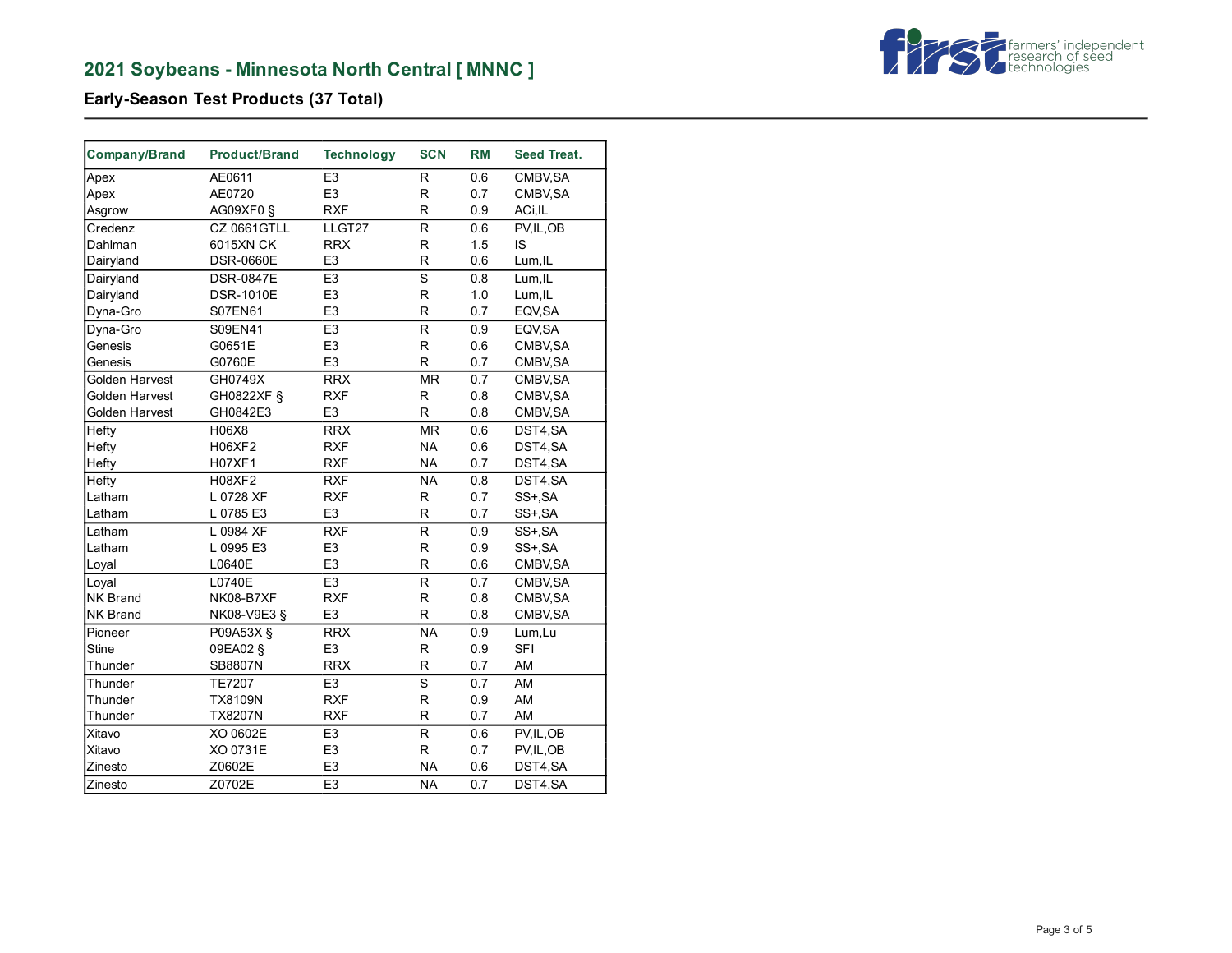# **2021 Soybeans - Minnesota North Central [ MNNC ]**



## **Full-Season Test Products (54 Total)**

| Company/Brand       | <b>Product/Brand</b> | <b>Technology</b>  | <b>SCN</b>               | <b>RM</b>        | <b>Seed Treat.</b>    |
|---------------------|----------------------|--------------------|--------------------------|------------------|-----------------------|
| Apex                | AE1220               | E <sub>3</sub>     | R.                       | 1.2              | CMBV, SA              |
| Apex                | AE1420               | E <sub>3</sub>     | R                        | 1.4              | CMBV, SA              |
| Apex                | AE1520               | E <sub>3</sub>     | R                        | 1.5              | CMBV, SA              |
| Asgrow              | <b>AG10XF1 §</b>     | <b>RXF</b>         | R                        | $\overline{1.0}$ | ACi, IL               |
| Asgrow              | <b>AG15XF2 §</b>     | <b>RXF</b>         | R.                       | 1.5              | ACi, IL               |
| Credenz             | CZ 1171GTLL          | LLGT27             | <b>MR</b>                | 1.1              | PV, IL, OB            |
| Credenz             | <b>CZ 1331GTLL</b>   | LLGT27             | $\overline{R}$           | 1.3              | PV, IL, OB            |
| Dahlman             | 1111E3N GC           | E <sub>3</sub> ,ST | R                        | 1.1              | IS                    |
| Dahlman             | 6015XN CK            | <b>RRX</b>         | R                        | 1.5              | IS                    |
| Dahlman             | 6815XN GC            | <b>RRX</b>         | R                        | 1.5              | IS                    |
| Dairyland           | <b>DSR-0920E</b>     | E <sub>3</sub>     | $\mathsf R$              | 0.9              | Lum, IL               |
| Dairyland           | <b>DSR-1290E</b>     | E <sub>3</sub>     | $\mathsf R$              | 1.2              | Lum, IL               |
| Dairyland           | <b>DSR-1318E</b>     | E <sub>3</sub>     | $\mathsf{R}$             | 1.3              | Lum, IL               |
| Dairyland           | <b>DSR-1450E</b>     | E <sub>3</sub>     | $\mathsf R$              | 1.4              | Lum, IL               |
| Dyna-Gro            | S12XF92              | <b>RXF</b>         | R.                       | 1.2              | EQV, SA               |
| Dyna-Gro            | S15XF82              | <b>RXF</b>         | MR                       | 1.5              | EQV, SA               |
| Genesis             | G1260E               | E <sub>3</sub>     | R.                       | 1.2              | CMBV, SA              |
| Genesis             | G1460E               | E <sub>3</sub>     | R                        | 1.4              | CMBV, SA              |
| Genesis             | G1560E               | E <sub>3</sub>     | R                        | 1.5              | CMBV, SA              |
| <b>Gold Country</b> | 1041XF               | <b>RXF</b>         | $\mathsf R$              | 1.0              | ACi, IL               |
| Golden Harvest      | GH1032XF             | <b>RXF</b>         | $\mathsf{R}$             | 1.0              | CMBV, SA              |
| Golden Harvest      | <b>GH1442XF</b>      | <b>RXF</b>         | $\overline{\mathsf{MR}}$ | 1.4              | CMBV, SA              |
| Golden Harvest      | GH1472E3             | E <sub>3</sub>     | $\mathsf R$              | 1.4              | CMBV, SA              |
| Hefty               | <b>H11XF2</b>        | <b>RXF</b>         | <b>NA</b>                | 1.1              | DST4,SA               |
| Hefty               | <b>H12XF2</b>        | <b>RXF</b>         | <b>NA</b>                | 1.2              | DST4,SA               |
| Hefty               | <b>H13XF1</b>        | <b>RXF</b>         | <b>NA</b>                | 1.3              | DST4,SA               |
| Hefty               | <b>H14XF1</b>        | <b>RXF</b>         | <b>NA</b>                | 1.4              | DST4,SA               |
| Latham              | L 1219 E3            | E3                 | $\overline{R}$           | $\overline{1.2}$ | $\overline{SS}$ +, SA |
| Latham              | L 1383 XF            | <b>RXF</b>         | R                        | 1.3              | SS+, SA               |
| Latham              | L 1392 E3            | E <sub>3</sub>     | $\mathsf R$              | 1.3              | SS+                   |
| Latham              | L 1558 E3            | E <sub>3</sub>     | $\overline{\mathsf{R}}$  | 1.5              | SS+, SA               |
| Loyal               | L1230ES              | E3,ST              | R                        | 1.2              | CMBV, SA              |
| Loyal               | L1240E               | E <sub>3</sub>     | R                        | 1.2              | CMBV, SA              |
| Loyal               | L1440E               | E <sub>3</sub>     | R                        | 1.4              | CMBV, SA              |
| Loyal               | L1540E               | E <sub>3</sub>     | R                        | 1.5              | CMBV, SA              |
| NK Brand            | NK10-W8XF            | <b>RXF</b>         | $\mathsf R$              | 1.0              | CMBV, SA              |
| NK Brand            | $NK14-C7XF$          | <b>RXF</b>         | $\overline{\mathsf{R}}$  | 1.4              | CMBV, SA              |
| NK Brand            | NK14-W6E3            | E <sub>3</sub>     | <b>MR</b>                | 1.4              | CMBV, SA              |
| Pioneer             | P11A44X §            | <b>RRX</b>         | R                        | 1.1              | Lum, Lu, IL           |
| Pioneer             | P15A63X §            | <b>RRX</b>         | NA                       | 1.5              | Untreated             |
| <b>Stine</b>        | 11EC02 §             | E <sub>3</sub>     | $\mathsf R$              | 1.1              | <b>SFI</b>            |
| Stine               | 14EE01 §             | E <sub>3</sub>     | <b>MR</b>                | 1.4              | Treated               |

| <b>Company/Brand</b> | <b>Brand/Product</b> | <b>Technology</b> | <b>SCN</b> | <b>RM</b> | Seed Treat. |
|----------------------|----------------------|-------------------|------------|-----------|-------------|
| Thunder              | SB8010N              | <b>RRX</b>        | R          | 1.0       | AM          |
| Thunder              | <b>TE7011N</b>       | E <sub>3</sub>    | R          | 1.1       | AM          |
| Thunder              | <b>TX8211N</b>       | <b>RXF</b>        | R          | 1.1       | AM          |
| Thunder              | <b>TX8215N</b>       | <b>RXF</b>        | R          | 1.5       | AM          |
| Xitavo               | XO 1041E             | E <sub>3</sub>    | R          | 1.0       | PV, IL, OB  |
| <b>Xitavo</b>        | XO 1212E             | E <sub>3</sub>    | R          | 1.2       | PV, IL, OB  |
| Xitavo               | XO 1372E             | E <sub>3</sub>    | R          | 1.3       | PV.IL.OB    |
| Xitavo               | XO 1451E             | E <sub>3</sub>    | R          | 1.4       | PV, IL, OB  |
| IZinesto             | Z1101E               | E <sub>3</sub>    | R          | 1.1       | DST4.SA     |
| <b>Zinesto</b>       | Z1202E               | E <sub>3</sub>    | <b>NA</b>  | 1.2       | DST4.SA     |
| <b>Zinesto</b>       | Z1302E               | E <sub>3</sub>    | <b>NA</b>  | 1.3       | DST4,SA     |
| <b>Zinesto</b>       | Z1502E               | E <sub>3</sub>    | <b>NA</b>  | 1.5       | DST4.SA     |